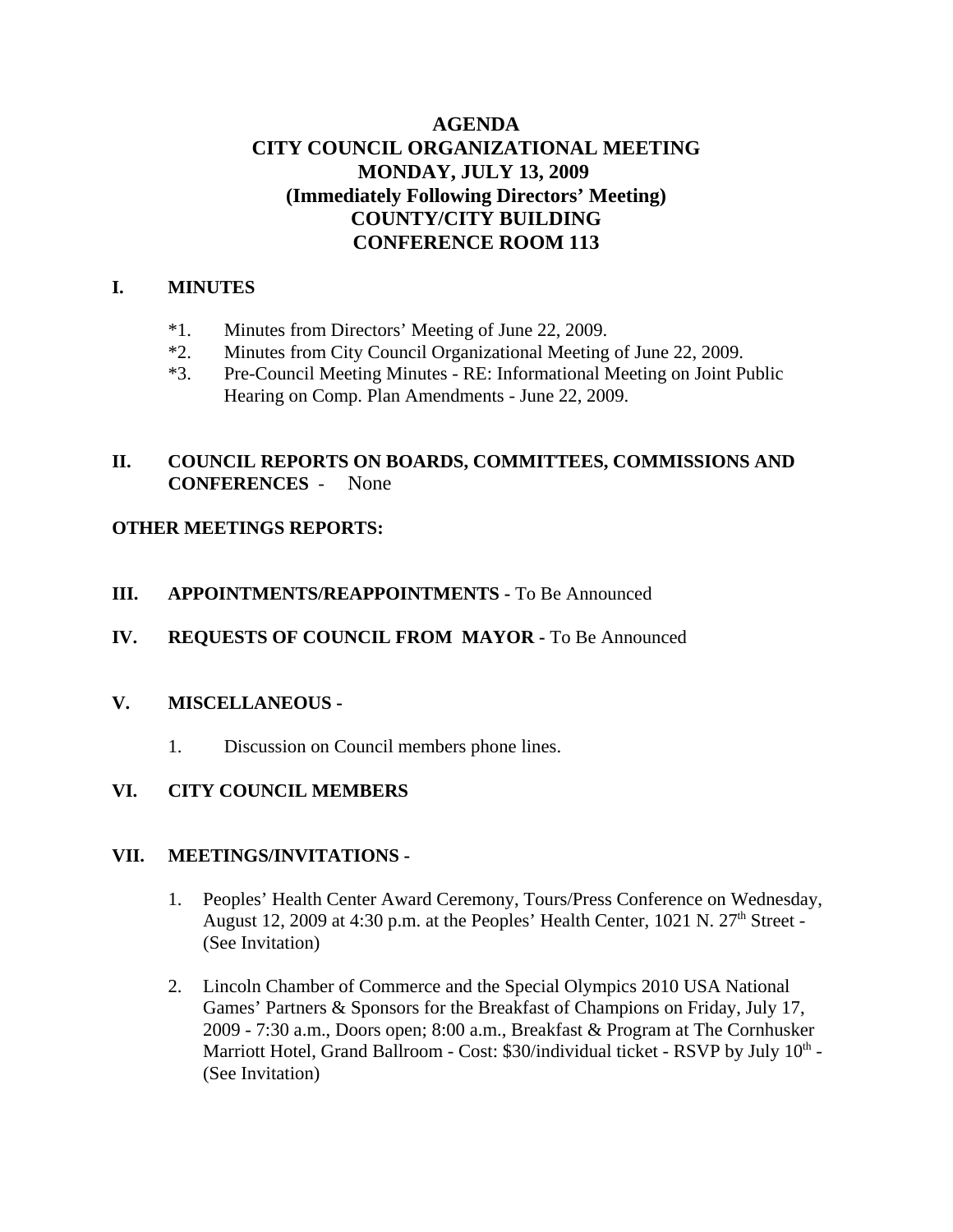- 3. Preservation Association of Lincoln Brown Bag Nebraska's Interstate: Tales of its Birth, Visions of its Future on Tuesday, July 14, 2009 at Noon at Museum of Nebraska History,  $15<sup>th</sup>$  & "P" Streets - (See Invitation)
- 4. You are invited to a Special Presentation...Lincoln Chamber of Commerce "An Action Plan for Growing Nebraska" on Wednesday, July 15, 2009 at 8:00 a.m. at Lincoln Chamber of Commerce, 1135 "M" Street - (See Invitation)
- 5. Lancaster County Agricultural Society VIP Luncheon to kick off Lancaster County Fair's Opening Day on Wednesday, August 5, 2009 at Noon. The luncheon will be held under the "Nebraska Lottery Entertainment Tent" located between Pavilion I and II - RSVP by July  $20<sup>th</sup>$  at 441-6545 - (See Invitation)

## **VIII. ADJOURNMENT**

# **\*HELD OVER FROM JUNE 29, 2009. \*\*HELD OVER FROM JULY 6, 2009.**

ca071309/tjg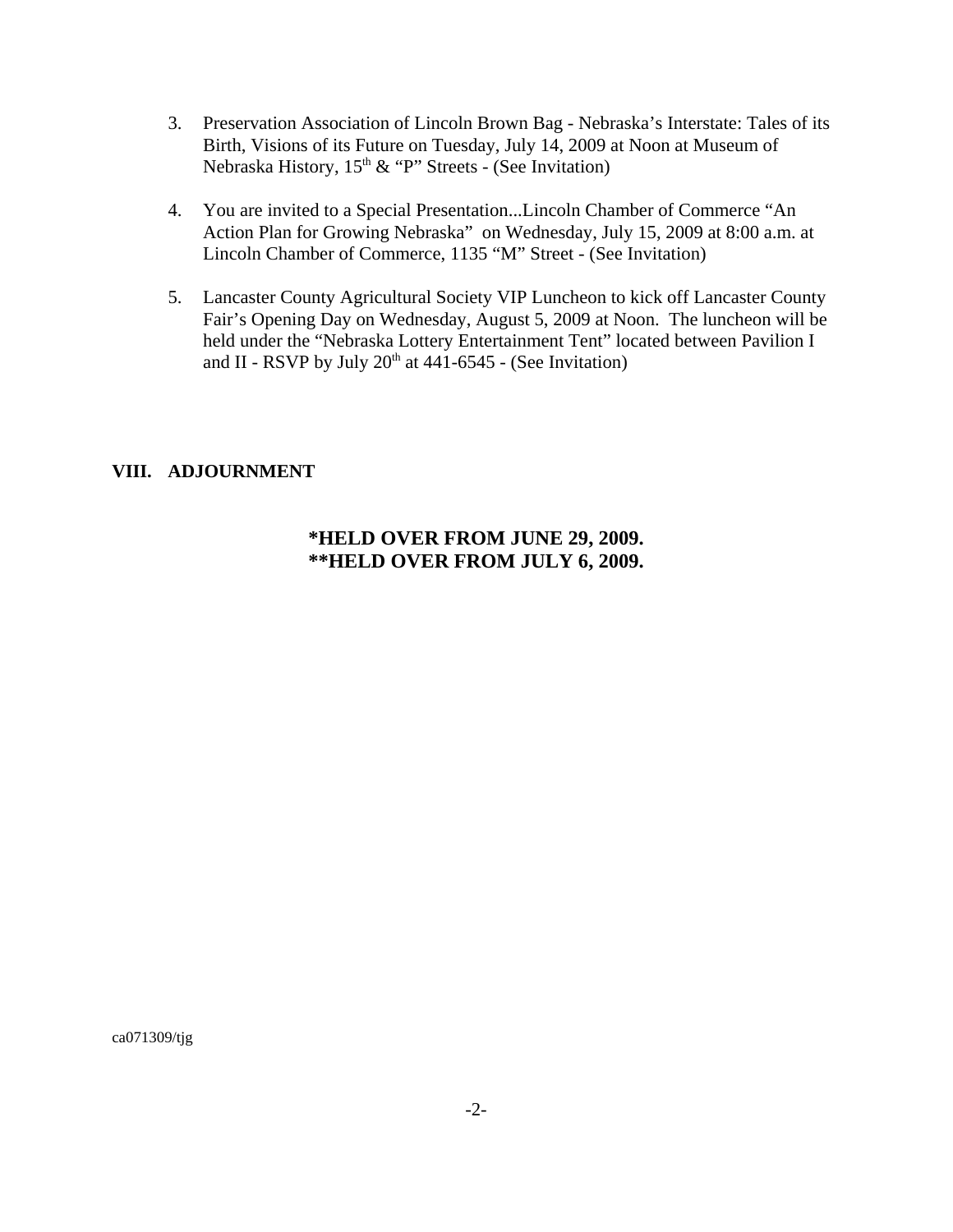# **MINUTES CITY COUNCIL ORGANIZATIONAL MEETING MONDAY, JULY 13, 2009**

**Present:** Doug Emery, Chair John Spatz, Vice Chair Jayne Snyder Adam Hornung Gene Carroll Jon Camp

**Absent:** Jonathan Cook

**Others Present:** Rick Hoppe, Administrative Aide to the Mayor

Chair Emery opened the meeting at 11:45 a.m. and announced the location of the Open Meeting Act.

#### **I. MINUTES**

- \*1. Minutes from Directors' Meeting of June 22, 2009.
- \*2. Minutes from City Council Organizational Meeting of June 22, 2009.
- \*3. Pre-Council Meeting Minutes Informational Meeting on Joint Public Hearing on Comp. Plan Amendments - June 22, 2009.

With no corrections, or discussion, the above minutes approved by acclamation.

### **II. COUNCIL REPORTS ON BOARDS, COMMITTEES, COMMISSIONS AND CONFERENCES** - None

#### **OTHER MEETINGS REPORTS**

#### **III. APPOINTMENTS/REAPPOINTMENTS**

Hoppe stated the Planning Commission replacement of Eugene Carroll is being decided by the Mayor, and two other appointments will follow in August.

#### **IV. REQUESTS OF COUNCIL FROM MAYOR -** None

#### **V. MISCELLANEOUS**

#### **1. Discussion on Council Phone Lines**

Grammer stated Windstream was to present options on service and cost but has not as of this time. Emery commented this is needed for Friday's discussion. When received send to Council Members to review.

Camp brought up previous discussion on not needing personal phones. Grammer added four Members have new business cards with the office numbers listed. Emery thought to cross out the number when handing out, and personally will add his mobile number to his business card.